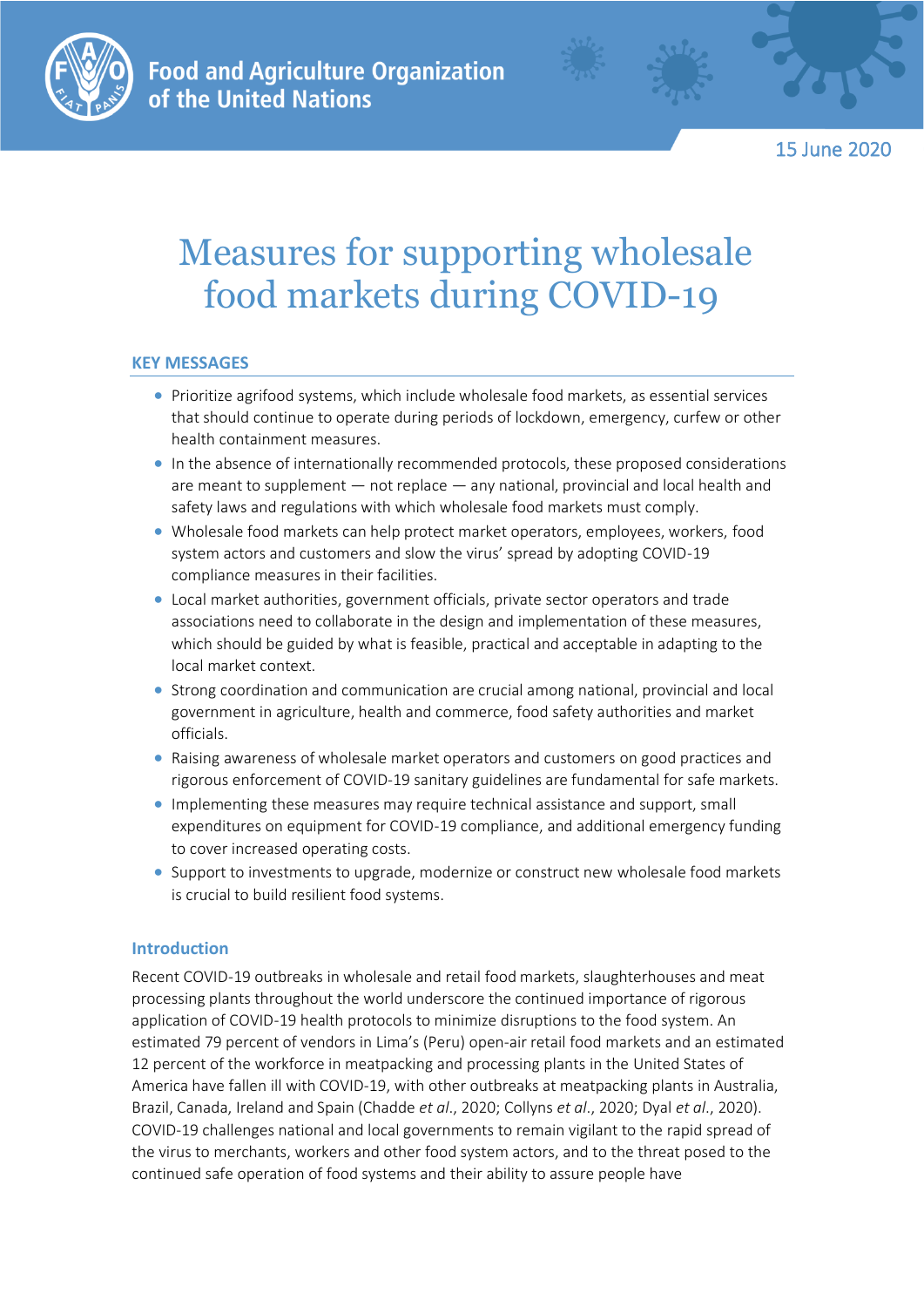regular access to affordable, safe and nutritious food. The rigorous application of health protocols in all agrifood system functions remains just as critical today as at the start of the crisis, whether countries are still in lockdown, phasing down virus containment measures or actively working to reduce the negative health, economic and food security impacts.

This brief is focused on wholesale food markets (WFMs). A WFM refers to a common facility that groups multiple food businesses (such as merchants or traders) involved in the sale of foodstuffs to food business operators (such as retailers, food service distributors, hotels, restaurants and institutions – the customers). WFM management, referred to as 'local market authorities', may be either the local, provincial or national government, or a public or private company taking its powers from public authorities (World Union of Wholesale Markets [WUWM], 2020).

This brief offers a set of considerations for ways in which local, provincial and national government can collaborate with WFM authorities and food system actors to protect merchants, workers and customers and to slow the spread of COVID-19. In the absence of an internationally recommended set of protocols, these considerations are based on practices used by WFMs for health safety measures and continued operations in compliance with government health protocols and virus containment measures. Local market authorities, local and national government officials and associations of merchants, traders and workers are the primary audience for this report. The measures that governments and local market authorities take to secure safe operations will naturally differ by local context, location, type of market and its specific operations.<sup>1</sup> This brief is based on interviews and correspondence with, as well as health safety measures issued by, WFM authorities.

## **WFMs and market infrastructure under stress**

WFMs represent the keystone of food systems. They facilitate the physical exchange of food by linking production to consumption, providing important services (for example, information, standards, transparency, competition and scale) that ensure a safe and affordable supply of fresh, nutritious food products for urban areas, as well as livelihoods and jobs for rural production zones. WFMs benefit all food system actors – from producers, traders and transporters to processors, retailers and restaurants – working in traditional, modern and informal food system channels. With 40 percent of the fruits and vegetables supply in Europe, and around 50 to 60 percent in Latin American, Asian and African countries, they represent a high share of fresh food distribution worldwide (FAO and FLAMA, 2020). Many play an important role in serving regional markets, such as Tshwane's wholesale food market in South Africa. They meet the needs of a large clientele – retailers, local shops, food distributors, the hotel-restaurant-catering (HORECA) segment, public institutions, out-of-home catering and school canteens. WFMs also create an enabling environment for the development of private food companies that benefit from wholesale market infrastructure and services for their operational activities.

WFMs are generally large structures traditionally located in city centres, though many newer, modern facilities are built on the outskirts of cities. They occupy large pieces of land, ranging from three and five hectares, in Lima (Peru) and Belgrade (Serbia), respectively, to 234 and 327 hectares, in Paris and Mexico City, respectively (WUWM, 2020). Most traditional wholesale

<sup>1</sup> Some of the considerations presented in this brief are also relevant in certain situations to retail food markets where vendors sell primarily to consumers. While quite diverse, retail food markets generally involve thousands of vendors, often in tightly spaced urban areas, for which the local context and considerations are significantly different from those presented herewith. Retail markets merit a separate brief.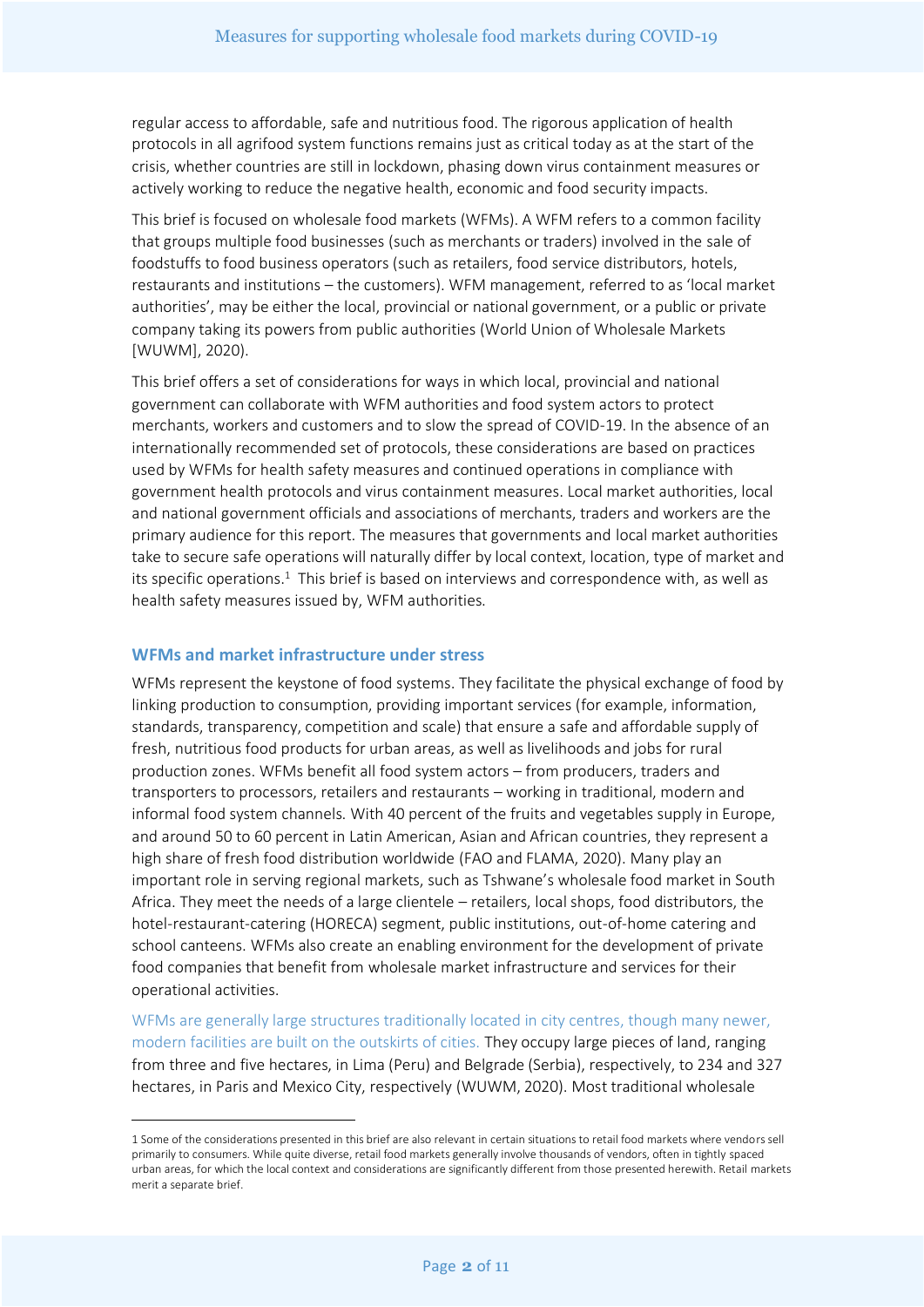markets offer both wholesale and retail transactions to consumers. They often have outdated infrastructure, limited access control enforcement and suboptimal operations, management and governance structures. Informal food vendors and restaurants operate freely in the areas surrounding these traditional structures. Modern WFMs, on the other hand, are secure facilities with controlled entrances, characterized by updated infrastructure, improved services, clear operational procedures and strong management and governance mechanisms. They are usually located in urban peripheries to reduce congestion, ease transport and distribution logistics, reduce environmental impacts and provide potential development areas for private food businesses.

WFMs specialize in the trade of fresh food, bringing together large numbers of people on a daily basis. They employ many people, ranging from 120 employees in Montevideo (Uruguay) to 1 800 in Istanbul (Turkey) and 25 000 in Heredia (Costa Rica). Thousands of customers visit WFMs daily; 6 000 per day in Rome (Italy), 24 000 in Johannesburg (South Africa) and over 50 000 in Sao Paulo (Brazil) and Shangqiu (China) (WUWM, 2020). Mexico City's sprawling *Central de Abasto* market (wholesale and retail sales of a wide range of products, not exclusively food) is a medium-size city, attracting an estimated half a million people a day in normal times and employing over 100 000 workers (formal and informal) (Torres, 2020).

The potential closure of WFMs and other food system infrastructure (meat packing and processing plants, rural producer markets and open-air retail food markets) and bans on informal food sector vendors pose major risks to the food system. Shuttering WFMs prevent transactions between producers, traders and wholesalers, and disrupt supplies to retailers, food businesses and final consumers. With no place for transactions, food supply drops, prices increase and livelihoods and income suffer, creating a major stress on food security. Insufficient and poor access to dry and cold chain storage may compound marketing problems, leading to increased food loss and waste and vanished profits. Market uncertainty also has an effect on future production incentives.

Keeping traditional food markets open, protected and safe helps to keep food systems inclusive, allowing multiple actors involved in production, transportation, marketing, processing, restaurants and waste management to continue practicing their livelihoods and jobs. The agrifood sector is one of the largest employers in high-, middle- and low-income countries alike, providing jobs and livelihoods in agriculture, industry and service parts of the economy (Tefft *et al*., 2017). Wholesale markets are at the heart of the interlinked agrifood system.

Countries with well-structured, functional networks of actors – agrifood businesses, retail food markets, informal food sector associations, producer and civil society organizations– organized around efficient wholesale market infrastructure, have proven the most adept in adapting to incredible disruption in their operations, finding innovative solutions to new problems and operating constraints. COVID-19 has revealed significant structural weaknesses in the food system, whether antiquated markets or the lack of organization, professionalization and adaptive capacities of agribusiness firms, market actors and their networks. These inadequacies reduce food system performance and resilience.

Changes in food demand and markets affect WFM activity. The impact of COVID-19 on economic and social life affects traditional market outlets as well as demand for food. The HORECA food channel represents an important and growing segment of the market, as people throughout the world eat more meals outside the home. Restaurant closures in the wake of COVID-19 have dried up a huge food outlet for wholesale market operators. Food consumption patterns also change as the health crisis converges with an economic one, reducing income, increasing uncertainty and triggering coping strategies.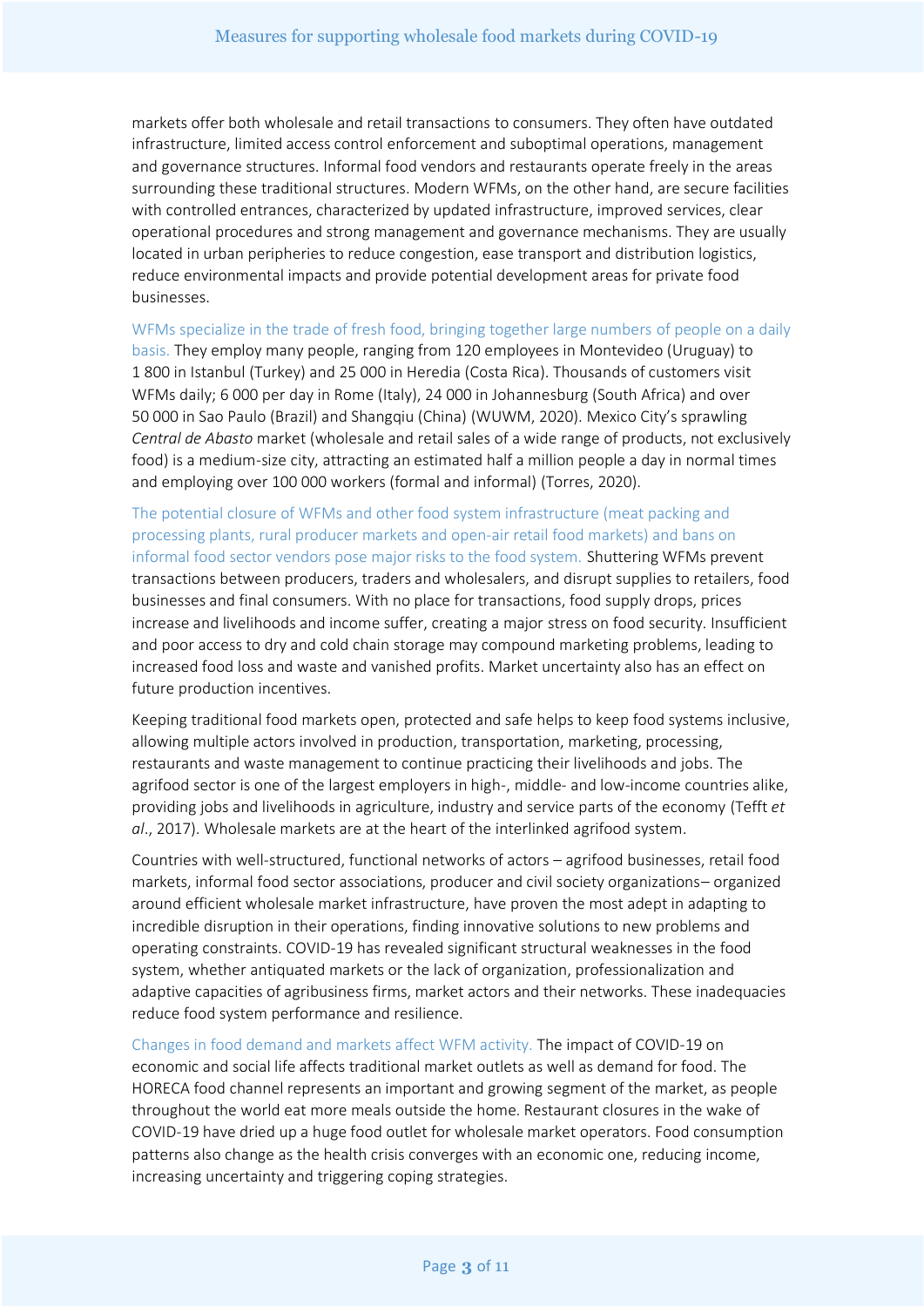COVID-19 has affected food demand as people increase consumption of certain products (starches, cheaper proteins, frozen and storable food) but decrease consumption of others (such as fish and premium meat). In some countries, emerging evidence suggests that consumer demand for local, healthy food is high (for vitamin-rich fruits and vegetables). In this environment, the problem is not agriculture supply; it is a problem of matching supply with rapid changes in food demand and markets.

Additional changes in fresh food marketing due to virus containment measures have directly influenced wholesale market operations. There is a significant rise in e-commerce, drive-in pickup and home delivery services, and higher demand for short value chains linked to urban and peri-urban agriculture. Numerous countries throughout the world witnessed large increases in online or telephone food sales during the lockdown period, giving a huge boost to a growing market segment and inspiring new business models (such as home delivery) and partnerships (for example, with China, France and Spain).

## **Making WFMs safe and COVID-19 compliant**

Most governments have included WFMs as a COVID-19 essential service. This measure has enabled them to continue operations under COVID-19 lockdowns in compliance with health protocols. Many local market authorities have worked with the private sector, trade associations, provincial and national government, and departments of health, agriculture, commerce and security officials, to design and implement various operational measures compliant with virus-containment measures.

In other situations, multiple factors have hindered rigorous design and implementation. For example, officials may have designed measures without consideration of how markets actually operate and without consultation from merchants and traders. They may suffer from a lack of local government leadership or clarity on who is responsible for addressing the problem. Certain markets may allow merchants and traders to implement safety measures without expert input and oversight. Or officials may design measures that suffer from poor implementation and enforcement. Responding to the COVID-19 crisis is also challenged by the absence of market regulations and operational procedures before the crisis, and the lack of functional consultative mechanisms between public sector, private sector and civil society actors (A.M. Huaita Alfaro, personal communication, 2020).

In many cities, older traditional WFMs have not been updated or modernized for several decades and suffer from inadequate infrastructure, services, financial viability, management and governance. These problems complicate their ability to respond effectively to the diverse challenges of COVID-19.

## Considerations for WFMs

FAO offers the following considerations for WFMs to help protect market operators, employees, workers, all food system actors and customers working in or using the facilities, and to slow the spread of COVID-19. The list identifies different approaches and measures for addressing particular problems. Most of them can be considered as good practices and adapted and applied when possible, with market officials and local government taking into consideration the local context and particularities of their market. Some of the more innovative ones will need middle-term perspective to confirm their validity.

Design and implementation should be guided by what is feasible, practical, acceptable and tailored to the needs of each WFM. These considerations are meant to supplement — not replace — any national, provincial and local health and safety laws, rules and regulations with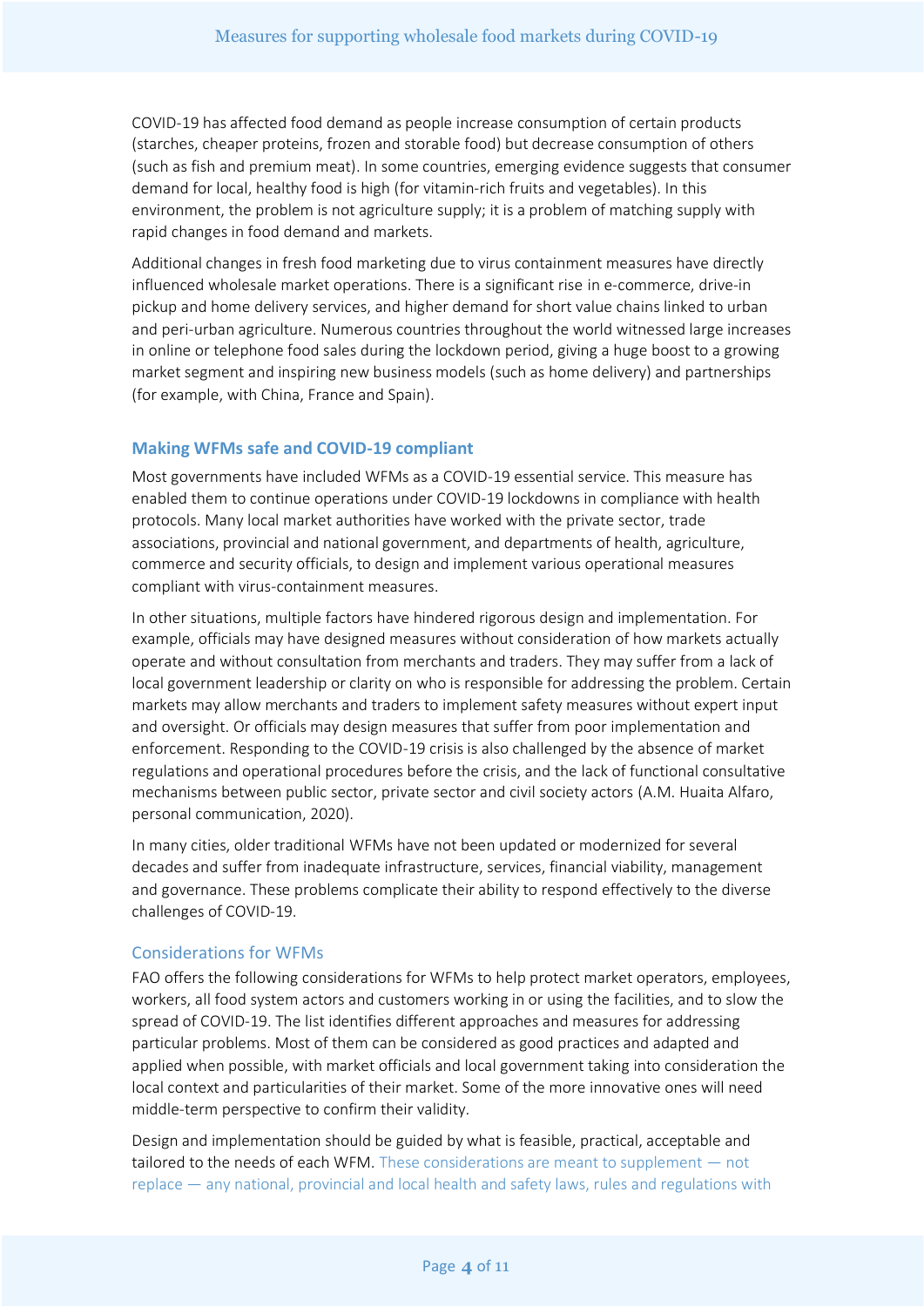which WFM must comply. These considerations are also evolving and subject to updates, given new scientific evidence and amended health protocols from the World Health Organization (WHO) and national health departments.

#### 1. Changing operational procedures to improve merchant, worker and customer safety

- Considerations
	- i.WFMs invest in sinks and sanitization stations and enforce regular hand washing and sanitation for everyone in the market.
	- ii. Wearing masks is mandatory for everyone in the market.
- iii.WFMs may consider other measures on personal protective equipment to protect worker and customer safety.
- iv.Markets facilitate and enforce physical distancing by marking trading floors to delimit selling spaces.
- v.Markets organize employees and workers in strictly controlled shifts to limit widespread contamination of the market workforce.
- vi.Markets establish strict protocol for testing worker and customer temperatures and quarantining ill workers.
- Examples
	- i. The Tshwane Market (South Africa) identified high-risk areas within the market and established measures to curb the spread of the virus. They include hand sanitizing for everyone entering the market trading halls, and restrictions on the number of market users (buyers and support service providers and porters) entering trading halls at a given time. The market implemented this measure to avoid crowding and to ensure compliance with physical distancing protocol; all market personnel (such as cashiers, security officers, consignment control, cold stores and banana ripening facility) sanitize their hands regularly while at work.
	- ii. In Mercamadrid (Spain) and many markets in India, governments encourage companies and markets to avoid having their entire staff present during trading hours to mitigate the risks of contamination to all employees.
- iii. In Portugal, each trading company present in the markets regardless of their size, turnover or number of employees, and following health authorities' guidelines and recommendations – must have its own contingency plan and be responsible for providing material it considers the most appropriate for its own situation.
- iv.Health officials in Mexico City's *Central de Abasto* wholesale market are conducting COVID-19 tests.

#### 2. Modification of access rules

- Considerations
	- i. Local market authorities enforce strict access controls to market facilities, considering the issues of passes (for example, e-passes) to market traders, workers and transporters, controlling truck deliveries and vehicle traffic.
	- ii. Fencing could be used around the market with security-enforced entrances and exits to facilitate the flow of people.
- iii. Market infrastructure permitting, officials could consider one-way direction of flows of people over the whole market, by separating entrances and exits both for the main gates and market halls. This measure would contribute to physical distancing protocols in the market.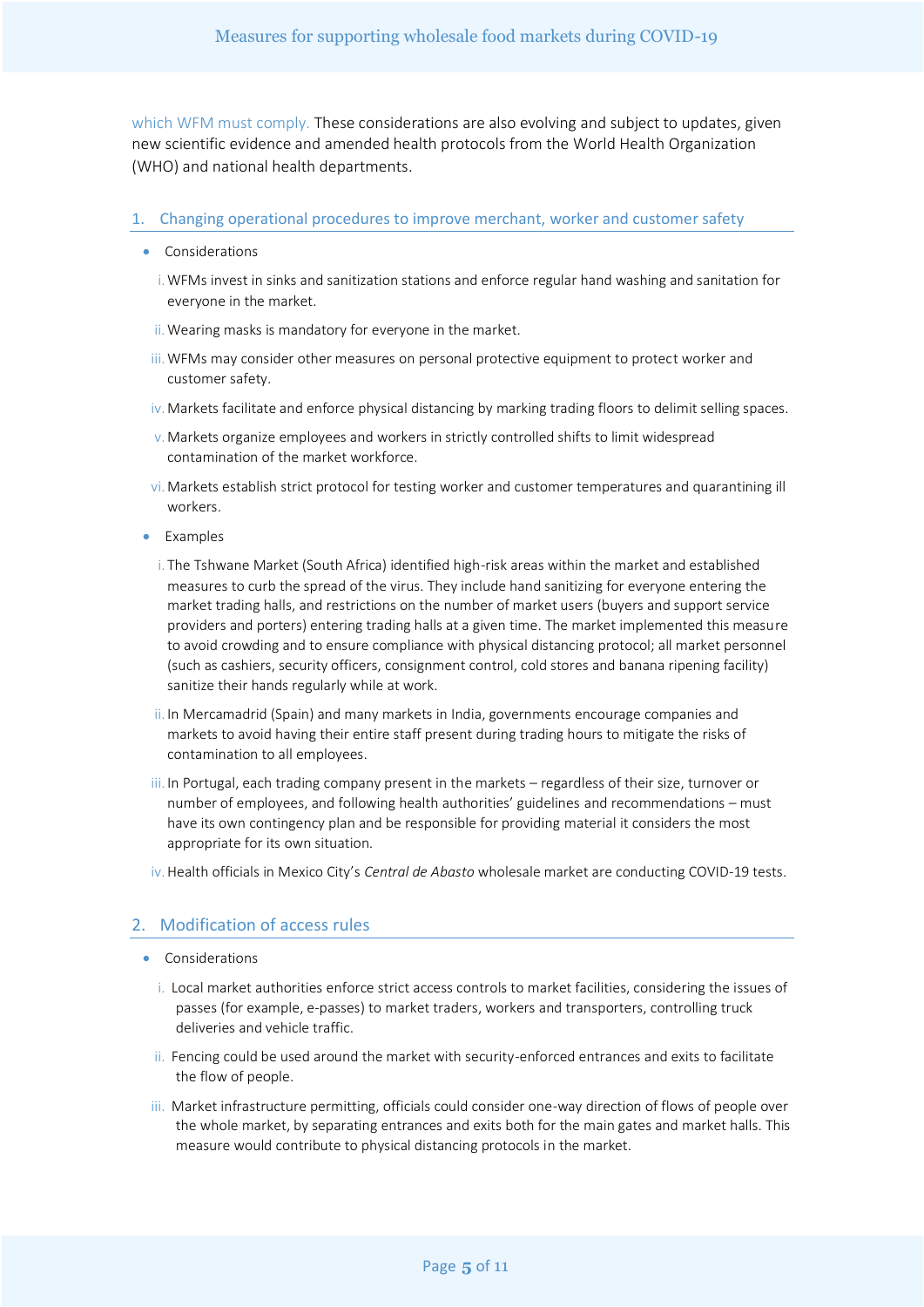- iv. Consider limiting buyers' access to sensitive market areas (for example, storage, warehouses) where food products are temporarily stored to reduce risks of contamination.
- v. Market health and security staff are in charge of temperature readings and health checks of all workers and drivers.
- Examples
	- i. Lima (Peru) forbids entrance to unlicensed buyers.
	- ii. In Sfax (Tunisia), the market disinfects all trucks at the market gates.
- iii. In Rome (Italy), the *Centro Agroalimentare di Roma* market does not allow trucks arriving from Ministry of Health-declared red zones (with high COVID-19 infection rates) to enter the market premises. Market and health personnel conduct temperature screening at all entrances, while a strengthened security staff and policy ensure strict enforcement. Market authorities have provided protective equipment (masks) to market workers.
- iv.China's markets organize driver temperature checks and the disinfection of trucks at entrance gates. These measures require an increase in supervisory controls and coordination with security teams.

#### 3. Multiplication of sanitation actions in market facilities

- Considerations
	- i. In accordance with health protocols and in collaboration with health officials and local government, market authorities are responsible for the regular cleaning and sanitation of public market places, and common outdoor and indoor spaces using recommended products.
	- ii.Market operators conduct daily sanitation of private stalls as advised by health protocols.
	- iii.Carry out regular waste collection and ensure functioning of drainage systems.
	- iv.Consider actions to improve ventilation and airflow in closed spaces.
	- v. To the extent possible, maximize use of pallets, crates and cartons to safeguard protection of food and reduce waste.
- Examples
	- i. In Rome (Italy), the market management company conducts daily cleaning and sanitation of public areas, while merchants renting market space and storage are responsible for daily sanitation of their facilities.
	- ii. In India, market officials carry out regular disinfectant spraying in public areas and the main WFM facilities.

#### 4. Changing market hours

- Considerations
	- i.Markets often extend trading times to facilitate operations in compliance with COVID-19 health protocols. Extended times help limit market congestion, reducing the concentration of transporters and buyers and improving physical distancing. Longer trading hours allow buyers to organize their purchases and product pick-ups. Officials may coordinate changes in WFM hours with those in open-air retail markets.
	- ii.Consider increased monitoring of market prices that may vary with new market and trading times.
- Examples
	- i. The Santo Domingo (Dominican Republic) market extended the trading time from 06:00 to 15:00.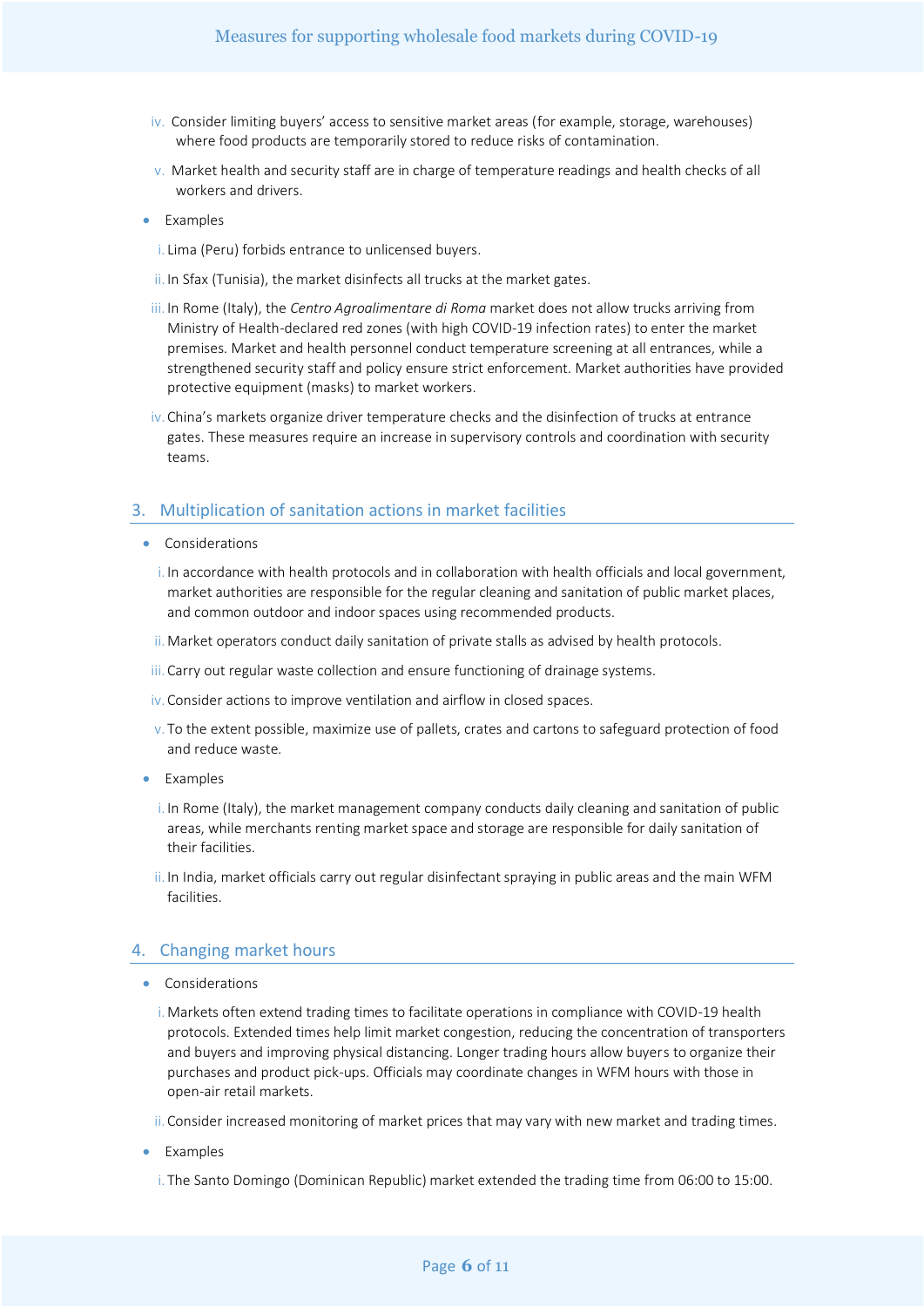ii. In Casablanca (Morocco), wholesale market officials coordinate the opening times with those in traditional retail markets to provide sufficient time to deliver products to small retailers for sale to final consumers.

#### 5. Reducing congestion and urban deliveries

- Considerations
	- i. In addition to changes in trading hours, which contribute to a reduction of traffic congestion, market management companies support private operators to improve efficiency by grouping delivery, supported by new technologies. These actions help to minimize exposure.
- Examples

i. In India, the use of drones and global positioning system-enabled delivery vans contribute to realtime transport monitoring and help reduce traffic congestion around markets.

ii. In most Latin American countries, food market operators are encouraged to use group deliveries to avoid unnecessary trips from suburban markets to city centres.

# 6. Regular communication of market information and support to e-commerce for merchants, traders, buyers and the public

- Considerations
	- i. In times of crises like COVID-19, regular, consistent and concise communication with clear messages on the food situation is important for reducing panic and maintaining confidence in the agrifood system. Good coordination of messaging by all sectors will help keep misinformation or confusion from spreading, and enhance trust in the information and in securing food needs. Information may relate to new market times, regulations, operational procedures and good health practices when working and shopping.
	- ii. The regular collection and reporting of market price information helps orient buyers' market decisions, increases transparency and enhances trust in the food supply chain.
- iii. To the extent possible, WFMs may consider support to merchants and traders to perform online sales and direct delivery to buyers. Increasing online sales reduces market congestion.
- Examples
	- i.WFMs and agriculture and food market information systems use various means to communicate market information: social media, radio, television, newspapers, digital message boards in markets, market bulletins and regular meetings with merchant, trader, producer and vendor associations.
	- ii. Local government and Ministries of Agriculture in many countries in Asia and Europe issued joint statements with the private sector and commerce on the current levels and functioning of markets and the national food supply system.
- iii. Market officials in France and Portugal have supported merchants to adapt their operations, using new online platforms to meet evolving food demand. Officials have allowed merchants to increase sales in new areas (such as consumers), as traditional outlets (such as HORECA) have dried up.
- iv. These actions helped consumers procure food following the closure of open-air retail food markets in some countries (such as France).
- v. In Portugal, wholesale markets such a[s mercachefe.pt](https://mercachefe.pt/pt/) now trade online and in some cases provide logistic support to allow small producers to sell directly to end consumers on certain days.
- vi. In Italy, as throughout the world, *Italmercati,* in collaboration with *Borsa Merci Telematica Italiana*, issues weekly bulletins on prices and available quantities for a basket of fresh horticulture products in Italian markets.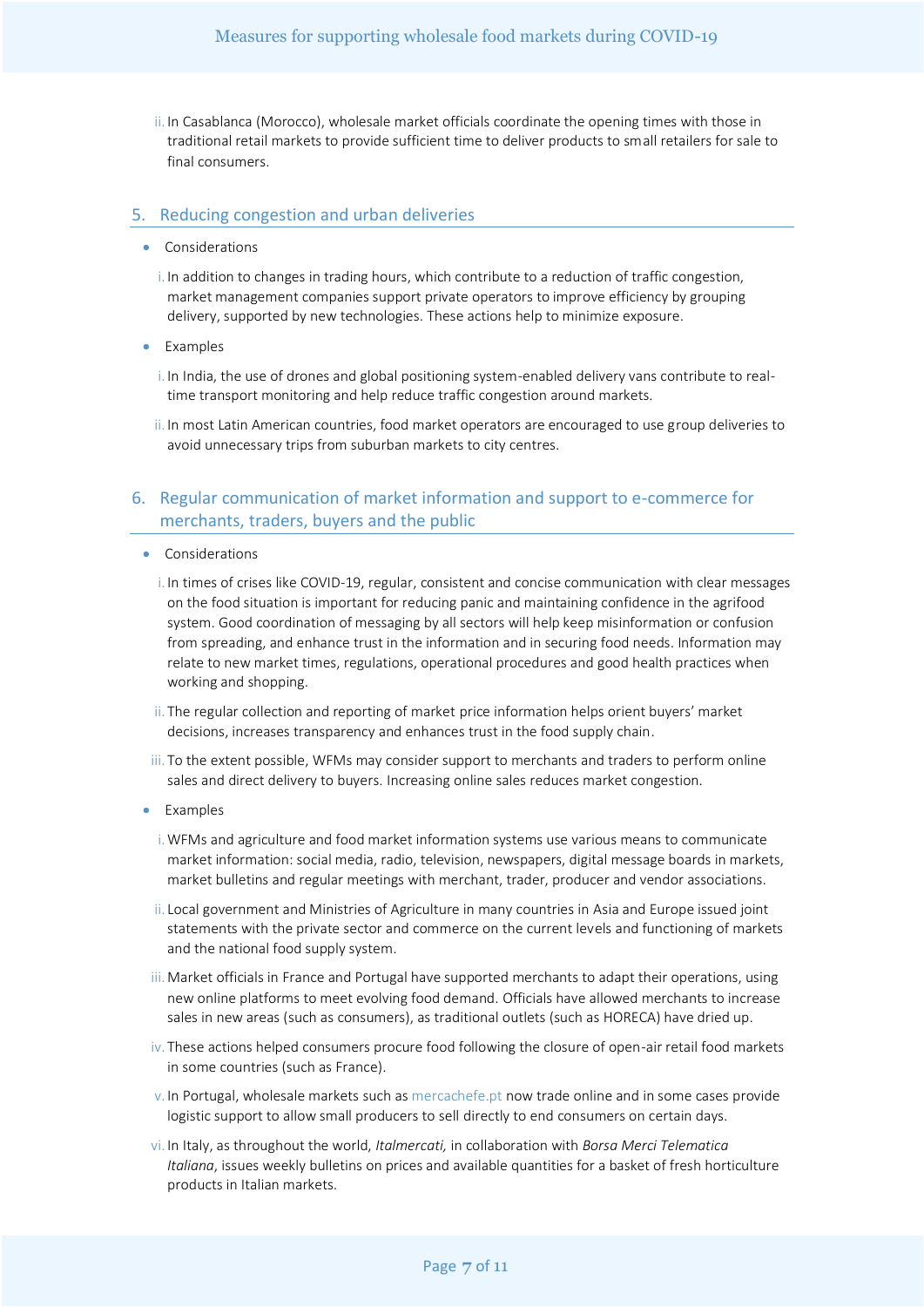# 7. Linking markets to food banks and social safety nets

- Considerations
	- i. The widespread loss of jobs and livelihoods and decreased economic activity throughout the world have increased households' reliance on food banks, charitable meal centres and other social safety nets for food security. WFMs and market operators contribute to these community and government efforts by collecting and distributing unsold food products to these organizations.
	- ii. Markets also set up systems to distribute food directly to vulnerable households (those quarantined with possible COVID-19 infection; the elderly).
	- iii. Local government may need to amend existing regulations or create incentives to allow markets to donate to food banks (for example, selling safe food beyond the expiration date), and reduce food waste.
- Examples
	- i. The *Mercabarna* wholesale market in Barcelona collaborated with T-Systems, a digital services subsidiary of Deutsche Telcom, to develop an app accessible by non-government organizations and charity associations to arrange free delivery of fresh produce baskets to vulnerable households.
	- ii. In Peru, wholesalers from the Lima wholesale market have donated 13 tonnes of fruits and tubers, among other products, to the national police, health personnel, shelters and canteens.
- iii. The Lisbon (Portugal) WFM has served as collection centre for food donations that are delivered to the food bank network.

# **The institutional building blocks for safe WFMs**

Many of these considerations are easy to adapt to local conditions and can be applied quickly in WFMs. Others are structural and difficult to implement, as they relate to or depend on modern infrastructure, improved food safety procedures, existing services (such as management information and electronic payment systems, e-platforms) and a higher degree of operational and financial management and governance mechanisms. Many modern WFMs also have contingency and emergency plans. Favourable policy and regulatory environments support their operations. COVID-19 has underscored the importance of future investment to upgrade, modernize or construct new WFMs.

There were several lessons from WFM experiences in the design and accountable implementation of COVID-19-compliant health protocols. These protocols safeguard market operations, and include:

- **1.** Strong coordination and communication are crucial among national, provincial and local government in agriculture, health and commerce, food safety authorities and market officials.
	- The Government of Portugal created a technical group to monitor the agrifood chain, market and retail operations and potential supply chain disruptions of products. This group includes public authorities (Ministries of Economy and Agriculture), SIMAB SA (which is Portugal's 100 percent publicly owned company that is a majority shareholder for four WFMs) and private sector food companies.
	- The General Manager of Tshwane Market (South Africa) sits on the City of Tshwane Metropolitan Municipality's Technical Committee on COVID-19, which develops and approves strategies and interventions and monitors implementation.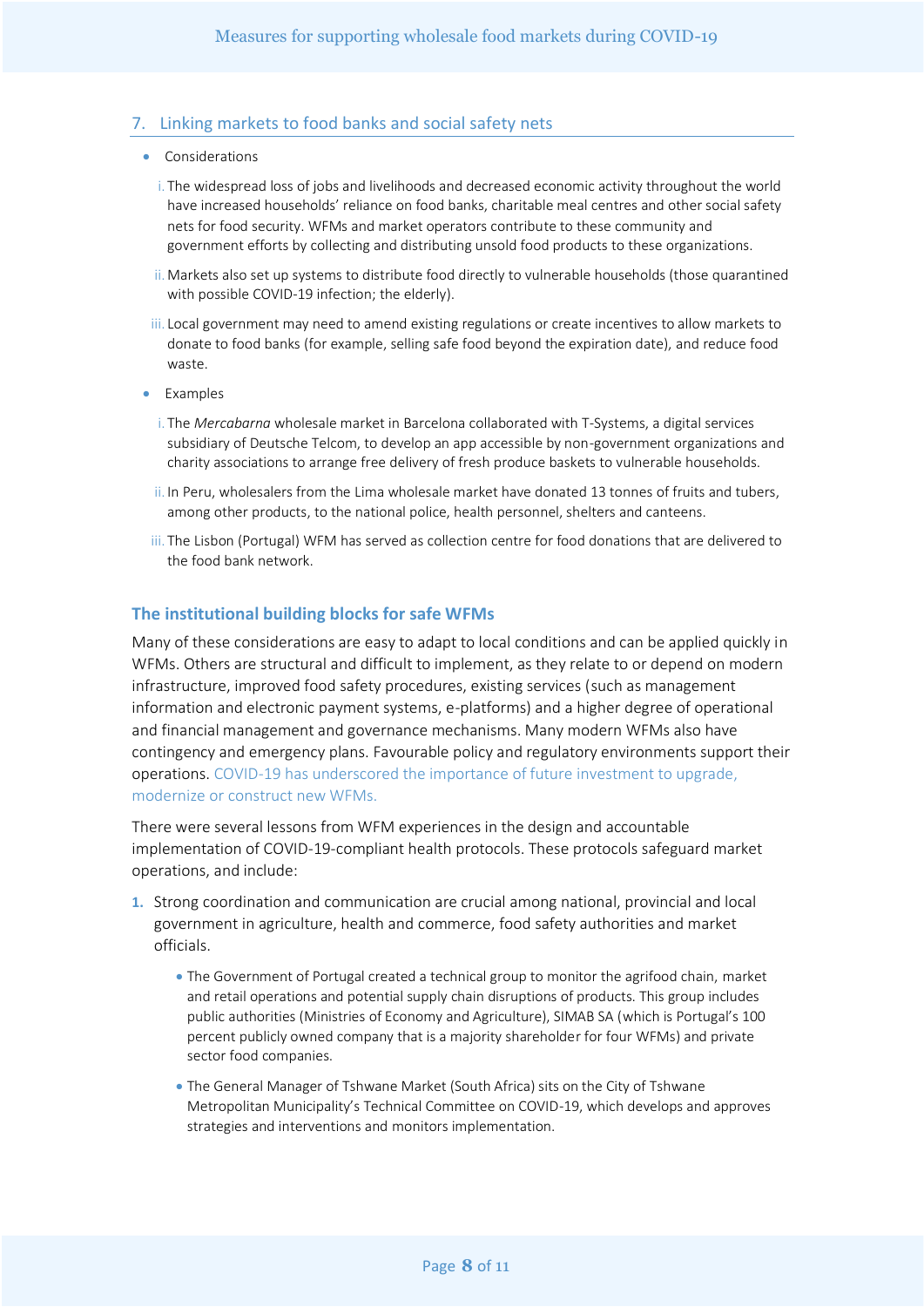- **2.** Within market management, the creation of a COVID-19 task force enhances the monitoring and coordination of actions on the markets. This task force is in charge of ensuring collaboration and consultation with actors using the markets, as well as public officials and outsourced companies providing services on the markets (such as cleaning, security, health officers).
	- In Tshwane Market (South Africa), one market official has been appointed to coordinate all activities on prevention, control and management of COVID-19.
	- SIMAB SA in Portugal prepared a contingency plan for its network of four wholesale markets with concrete actions and measures to deal with the pandemic, implemented by a task force within the market team.
- **3.** Well-organized and well-managed associations of market actors (for example, producers, wholesalers, transporters, retailers, HORECA businesses, food businesses, market delivery workers) facilitate collaboration with wholesale market management companies and public officials required for the effective design, approval and strict compliance with virus containment measures.
	- Professional associations and industry groups allow market and public officials to stay abreast of market issues and challenges, to integrate their views in decisions on new market directives, and to communicate quickly to all market actors through social media and emails.
	- In markets with weak associations, communication and governance of hundreds of market actors become difficult, complicating strict implementation of health protocols and required behaviour change. Lax compliance has led authorities to close some markets.
	- Structured WFM networks in countries severely affected by COVID-19 (for example, France, Italy, Spain and Portugal) helped the agrifood system respond agilely to food supply disruptions. They supported traditional supply chains, local production and movement of food during strict transport restrictions, contributing decisively to food crisis management.
- **4.** Raising awareness of wholesale market operators and customers on good practices and rigorous enforcement of COVID-19 sanitary guidelines are fundamental to safe markets.
	- The Rome wholesale market broadcasts messages on enforcing preventive measures every 45 minutes on digital message panels and loudspeakers in Italian and Arabic.
	- The websites of many wholesale markets publish daily market updates of the COVID-19 situation, health protocols and market regulations.
- **5.** The sharing of good practices through national and international WFM networks supports better implementation and coordination of the measures.
	- The Latin American Association of Wholesale Food Markets collaborated with FAO in the publication of good practices developed by the regional network (FAO and FLAMA, 2020).
	- The World Union of Wholesale Markets, the global wholesale food market association, also plays a role in the collection and dissemination of good practices among its members. A monthly newsletter shares experiences of its members on COVID-19 measures implementation (WUWM, 2020).
- **6.** The provision of training in health safety and product handling for market actors is important to build market operators' capacity.
	- The City of Tshwane Metropolitan Municipality's Department of Health deployed a health practitioner to train personnel on the prevention, control and management of COVID-19.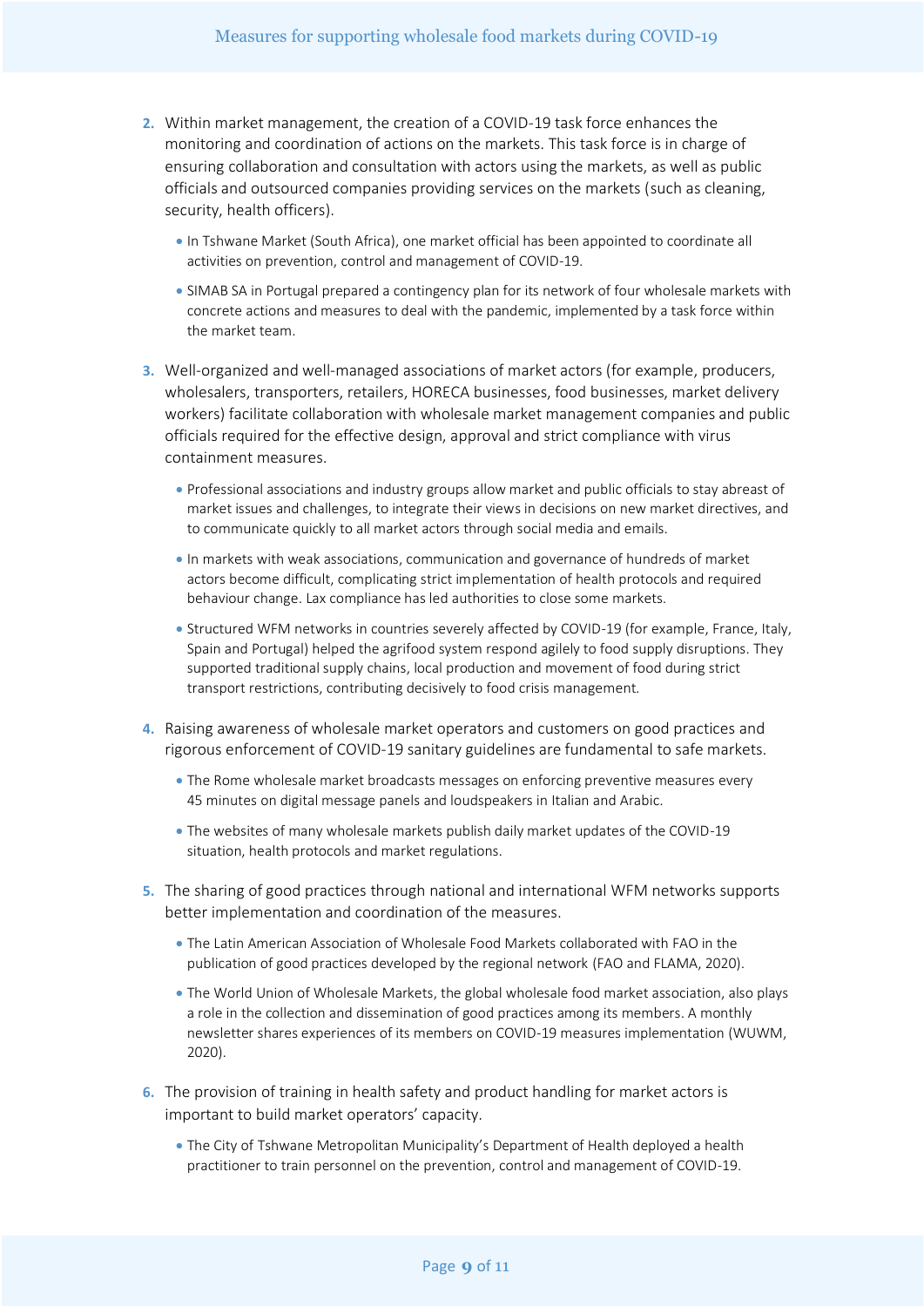**7.** Implementing these measures may require technical assistance and support, rapid investments in infrastructure and equipment for COVID-19 compliance, as well as additional emergency funding to cover increased operating costs.

# **Future investment for resilient food systems**

The COVID-19 crisis underscores the importance of resilient agrifood systems based on strong governance, competent networks of well-organized food system actors and well-connected market infrastructure. Their ability to adapt to an uncertain and rapidly evolving environment, implement protective measures for workers and ensure safe and efficient operations have helped minimize the negative impacts of the crisis on food security. Beyond the immediate interventions to address food system disruptions, however, the COVID-19 crisis points to the need for significant investment and capacity development to strengthen the resilience of agrifood systems. Upgrading essential food market infrastructure and regulatory environments and strengthening actor networks are essential to the agrifood system's ability to deliver on its mandate – providing safe, nutritious and affordable food in a sustainable, resilient and inclusive manner.

A small but growing number of countries and cities around the world are investing in upgrading or constructing new WFMs. Existing WFMs built 30 to 40 years ago have often outlived their usefulness. In many cases, governments and operators have not maintained the facilities, food demand outpaces supply in the areas they serve, their services have not kept up with an evolving agrifood system and their financial viability has eroded. Upgrading WFMs is an investment for many countries with structurally weak food systems. WFMs are bulwarks against future shocks and potential food system disruptions. They provide infrastructure for inclusive and resilient urban development, and for sustainable, safe, nutritious agrifood systems.

#### **REFERENCES**

Chadde, S., Bagenstose, K., Jacobo, V. & Axon, R. 2020. Cheap chicken, beef came at a cost. How American meat plants bred coronavirus hot spots. In: Investigate Midwest: The Midwest Center for Investigative Reporting [online]. [Cited 19 June 2020]. [https://](https://investigatemidwest.org/2020/05/22/cheap-chicken-beef-came-at-a-cost-how-american-meat-plants-bred-coronavirus-hot-spots/) [investigatemidwest.org/2020/05/22/cheap-chicken-beef-came-at-a-cost-how-american](https://investigatemidwest.org/2020/05/22/cheap-chicken-beef-came-at-a-cost-how-american-meat-plants-bred-coronavirus-hot-spots/)meat-plants-bred-coronavirus-hot-spots/

Collyns, D., Parkin Daniels, J., Phillips, D. & Agren, D. 2020. Hubs of Infection': how Covid-19 spread through Latin America's markets. The Guardian. 17 May 2020. (also available at [https://www.theguardian.com/world/2020/may/17/coronavirus-latin-america-markets](https://www.theguardian.com/world/2020/may/17/coronavirus-latin-america-markets-mexico-brazil-peru)[mexico-brazil-peru\).](https://www.theguardian.com/world/2020/may/17/coronavirus-latin-america-markets-mexico-brazil-peru)

- Dyal, J.W., Grant, M.P., Broadwater, K., Bjork, A., Waltenburg, M.A., Gibbins, J.D., Hale, C. et al. 2020. COVID-19 Among Workers in Meat and Poultry Processing Facilities  $-19$  States. Morbidity and Mortality Weekly Report, 69: 557–561. (also [available at http://dx.doi.org/10.15585/mmwr.mm6918e3\).](http://dx.doi.org/10.15585/mmwr.mm6918e3)
- FAO and FLAMA. 2020. Wholesale markets: action against COVID-19 [online]. Rome. [Cited 19 June 2020].<https://doi.org/10.4060/ca8442en>
- Tefft, J.F., Jonasova, M., Adjao, R.T.O.A. & Morgan, A.M. 2017. Food systems for an urbanizing world: knowledge product (English). Washington, DC: World Bank Group.